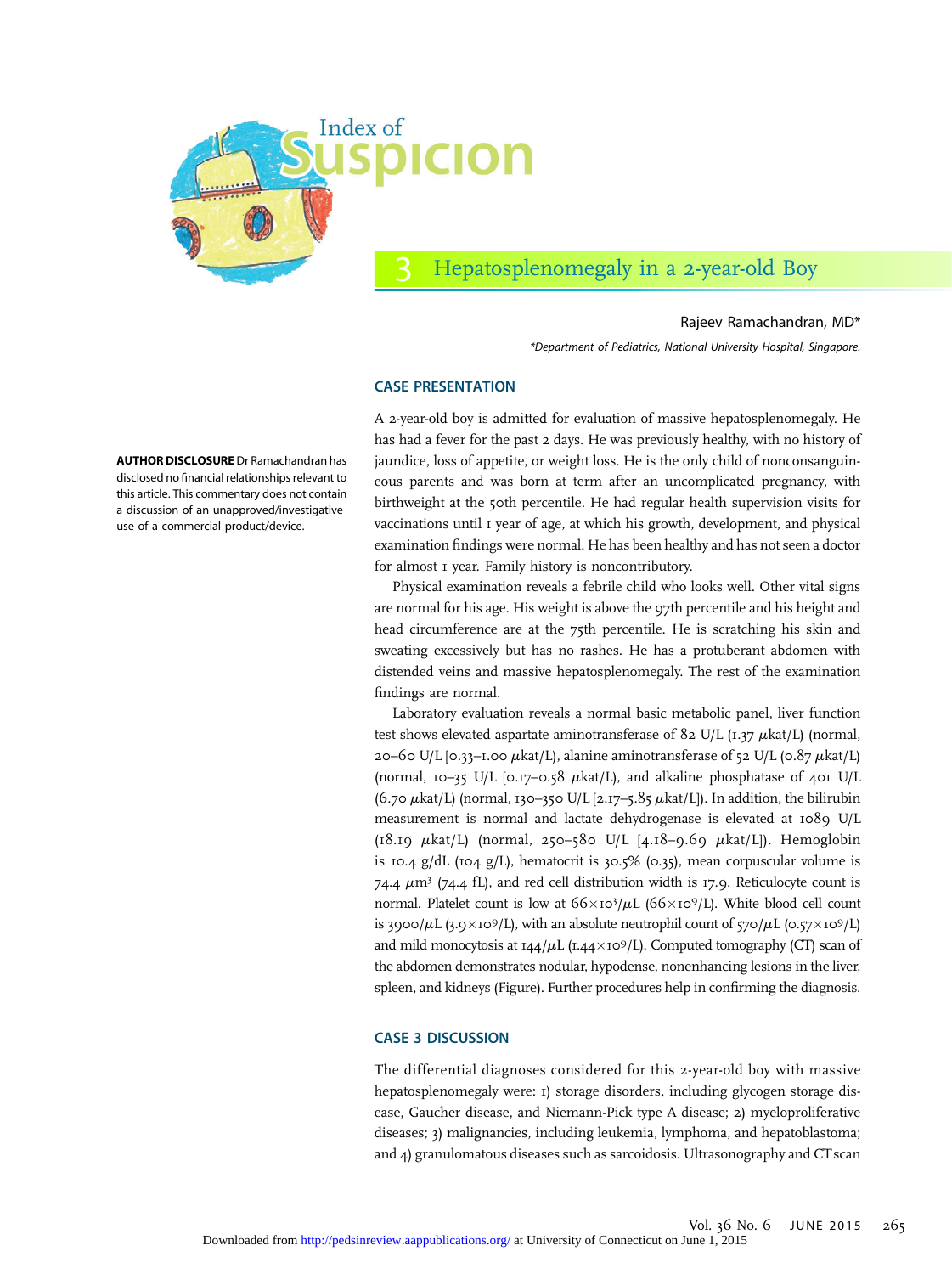

Figure. Computed tomography scan of the abdomen showing nonenhancing hypodense lesions scattered throughout the liver and spleen, which are grossly enlarged.

of the abdomen showed nodular lesions in the liver, spleen, and kidneys suggestive of malignancies such as leukemia, lymphoma, or hepatoblastoma. Juvenile myelomonocytic leukemia was a possibility due to the presence of peripheral monocytosis. The peripheral blood smear did not show any blast cells, and bone marrow aspiration and trephine biopsy results were normal, making leukemia an unlikely diagnosis. The alpha-fetoprotein value was normal, making hepatoblastoma unlikely, and the angiotensin-converting enzyme value was high, indicating sarcoidosis. The differential diagnoses at this point were lymphoma, secondary malignancies, and sarcoidosis.

Following liver biopsy, histology showed diffuse infiltrates of large lymphocytes positive for CD20, CD79A, CD10, and BCL6. They were negative for CD30, ALKI, TDT, CD56, TIA1, BCL2, and MUM1. MYC was positive in fewer than 40% of cells. Ki67 proliferation was approximately 60%. The patient was diagnosed with diffuse large B-cell lymphoma (DLBCL) with B symptoms (fever, sweating, and pruritus). The phenotype supported a germinal center B cell origin. Whole-body positron emission tomography/CTscan revealed extensive fludeoxyglucose-avid lymphadenopathy above and below the diaphragm; multiple lesions within the liver, spleen, and both kidneys; bony lesions involving the spine; and a right retroperitoneal deposit adjacent to the right psoas muscle (stage IV disease). Cytologic and chemical analysis of cerebrospinal fluid obtained by lumbar puncture yielded normal findings.

## The Condition

Non-Hodgkin lymphoma (NHL) represents approximately 60% of all lymphomas in the pediatric population. DLBCL is a form of NHL that is seen predominantly in adults. DLBCL can arise in lymph nodes or outside of the lymphatic system in the gastrointestinal tract, testes, thyroid, skin,

breast, bone, or brain. DLBCL can be divided into three clinically relevant groups using gene-expression profiling: germinal center type, activated B-cell type, and mediastinal large B-cell lymphoma.

DLBCL is an aggressive tumor with a tendency to metastasize; the majority of cases eventually show some extranodal component. The bone marrow is involved in only about 10% of cases. DLBCLs are positive for B-cell markers such as CD19 and CD20, and most express BCL-6 protein, with some demonstrating a rearrangement of the BCL-6 gene. DLBCLs that express germinal center markers CD10 or BCL-6 tend to have a better prognosis than those that express activated B-cell markers MUM1/IRF4 or CD138. In the nongerminal center group, expression of BCL-2 and cyclin D2 are considered adverse predictors.

#### Management

Because DLBCL is an aggressive tumor, treatment should begin immediately. A combination of chemotherapy and the monoclonal antibody rituximab with or without radiation therapy has led to cure in a large number of patients. The current standard treatment for DLBCL is R-CHOP, which is a combination of rituximab and chemotherapy drugs (cyclophosphamide, doxorubicin, vincristine, and prednisone). DLBCL is fatal if left untreated and can now be cured in more than 50% of patients. A "cure" is generally defined as 5-year disease-free survival.

Autologous hematopoietic stem cell transplantation is the treatment of choice for patients who relapse. High-dose chemotherapy coupled with a stem cell transplant can be used to treat patients with DLBCL who fail initial chemotherapy but are responsive to a second-line chemotherapy regimen.

#### Patient's Clinical Course

This patient was offered chemotherapy with R-CHOP, but the parents requested more time to take a decision. He is clinically stable at this time.

#### Lessons for the Clinician

- Massive hepatosplenomegaly has a short differential diagnosis list for children that includes storage disorders such as glycogen storage disease, Gaucher disease, and Niemann-Pick disease; malignancies such as leukemia and lymphoma; parasitic infections such as malaria and leishmaniasis; and hematologic conditions that include myelofibrosis with myeloid metaplasia and thalassemia major.
- A stepwise approach toward diagnostic evaluation helps to minimize trauma and cost.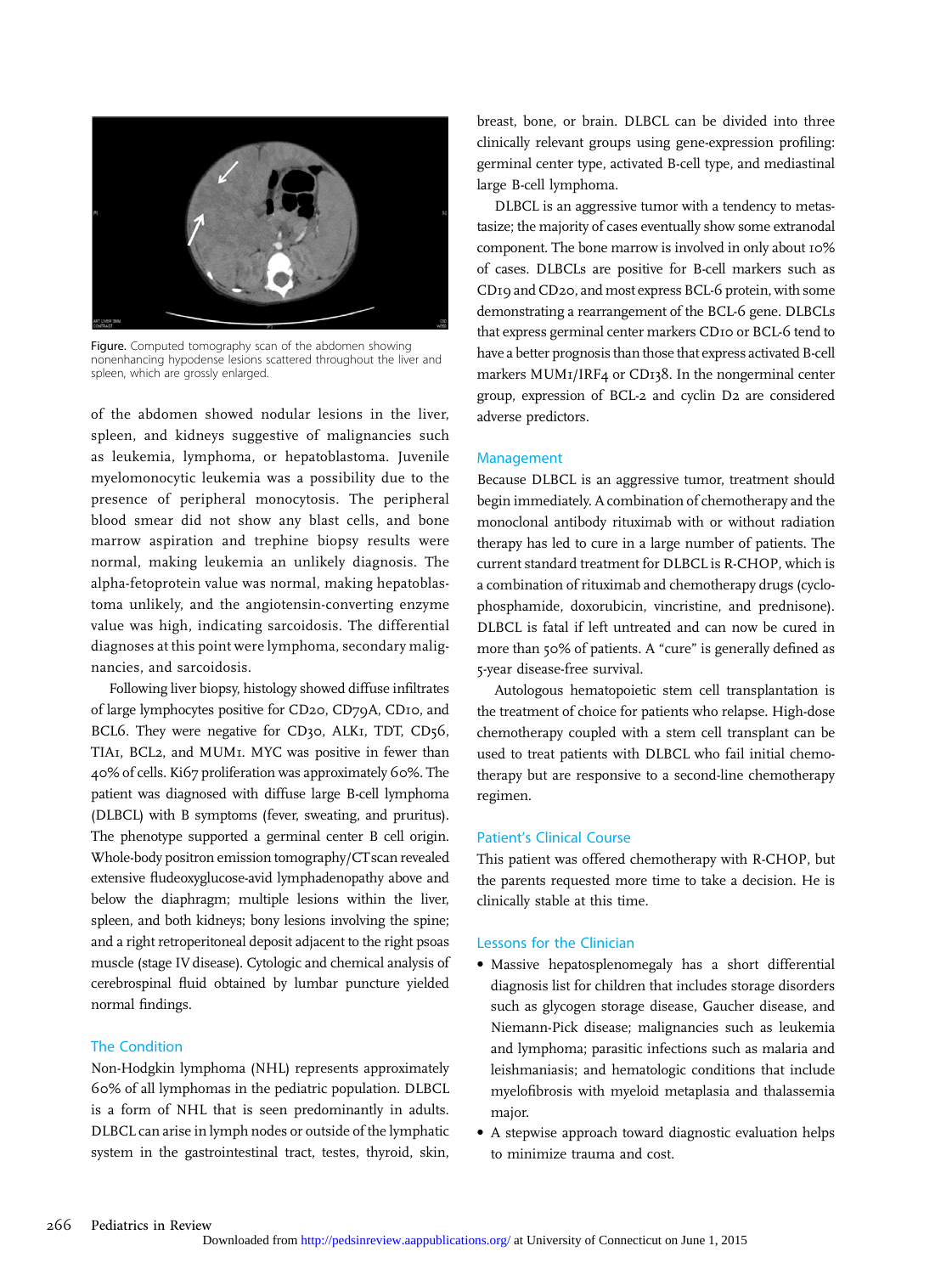- Constitutional B symptoms ( fever, night sweats, pruritus, fatigue, and weight loss) may be features of lymphoma in children and their presence indicates a poorer prognosis.
- The presence of nodular lesions in the liver and spleen and B symptoms even in the absence of significant peripheral lymphadenopathy should

prompt consideration of a malignant tumor such as lymphoma.

• DLBCL is rare in children. Patients with extranodal tumors should undergo a thorough evaluation, including computed tomography scan of the chest and abdomen, bone marrow analysis, cerebrospinal fluid studies, and positron emission tomography scan to screen for other organ involvement.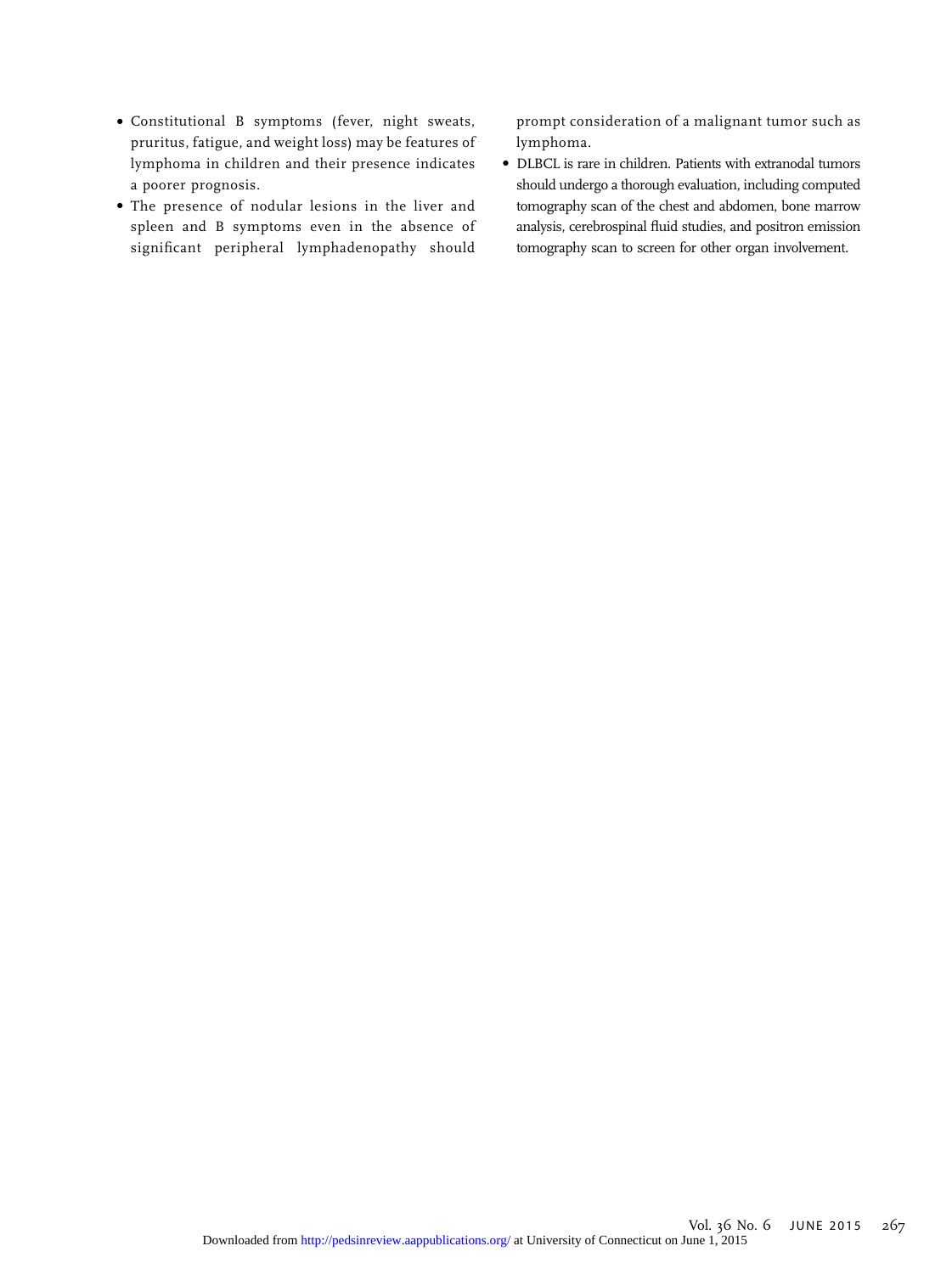## DOI: 10.1542/pir.36-6-265 *Pediatrics in Review* 2015;36;265 Rajeev Ramachandran **Case 3: Hepatosplenomegaly in a 2-year-old Boy**

| Updated Information $\&$<br><b>Services</b> | including high resolution figures, can be found at:<br>http://pedsinreview.aappublications.org/content/36/6/265                                                                            |
|---------------------------------------------|--------------------------------------------------------------------------------------------------------------------------------------------------------------------------------------------|
| <b>Permissions &amp; Licensing</b>          | Information about reproducing this article in parts (figures, tables) or<br>in its entirety can be found online at:<br>http://pedsinreview.aappublications.org/site/misc/Permissions.xhtml |
| <b>Reprints</b>                             | Information about ordering reprints can be found online:<br>http://pedsinreview.aappublications.org/site/misc/reprints.xhtml                                                               |